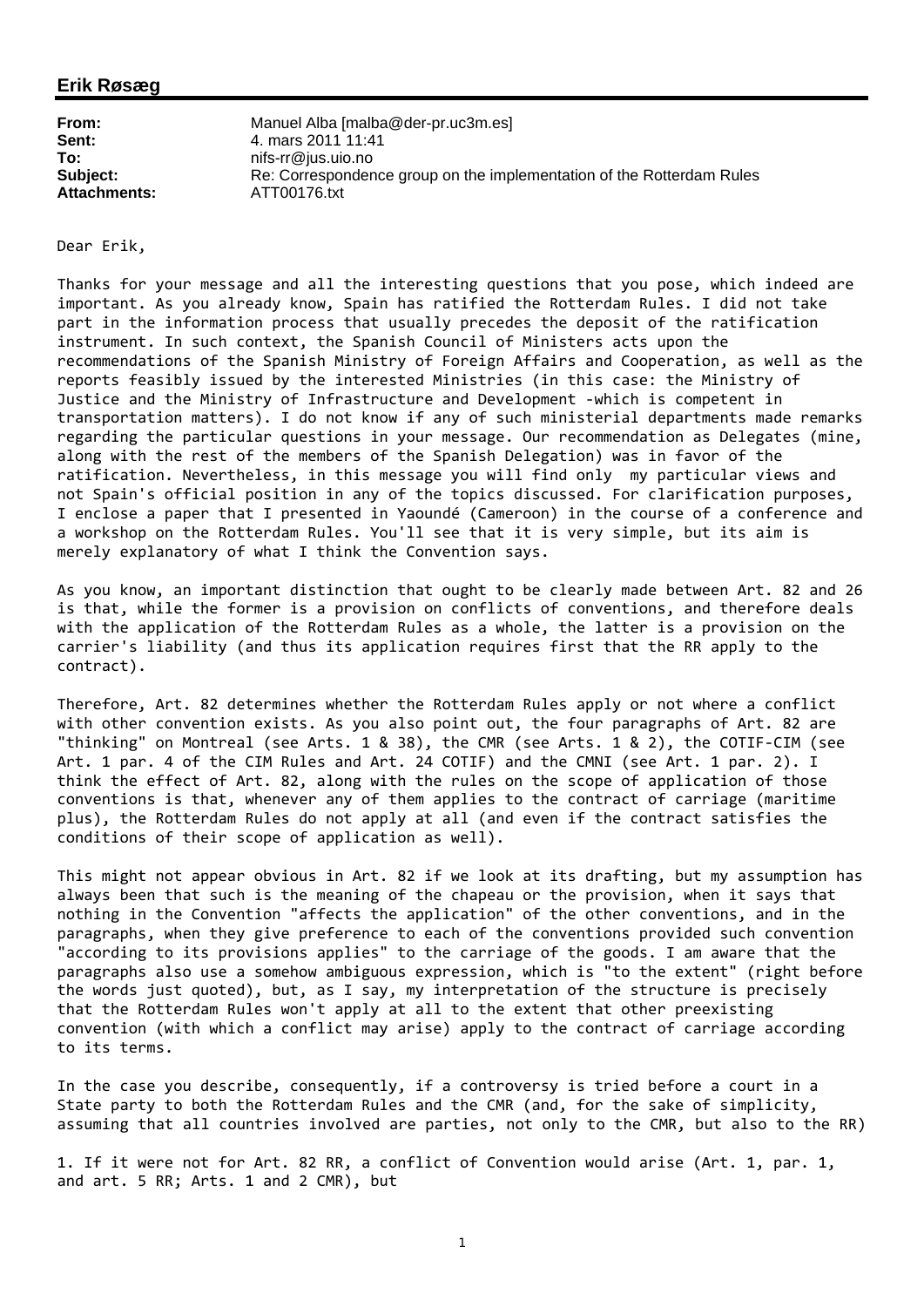2 The Rotterdam Rules do not apply, and the CMR does. All relevant matters (including transport documents) must be solved according to the CMR, except (and only) to the extent that provisions of the RR apply by effect of Art. 2 CMR.

In this context, the most complicated relationship is the one between the RR and Montreal. This is so, not so much as a result of the structure and technique of Art. 82 RR, but as a consequence of the operation of ARt. 38 of the Montreal Convention, which says that, in "combined carriage" contracts including an air leg, Montreal applies to the "carriage by air" (see art. 18) if the requirements of Art. 1 of Montreal are complied with. This means that (leaving aside the case dealt with in Art. 18.4 of Montreal), if a contract falls within the scope of application of the RR (Arts. 1 and 5) and of Montreal (by operation of the articles referred to), the maritime leg would be subject to the RR, but the "carriage by air" would be subject to the Montreal Convention. This entails the need to treat the contract in a segmented manner, which in practice might be very delicate, for damages or losses arising during the sea leg ought to be claimed (entirely) relying on the RR, whereas damages arising during the carriage by air ought to be claimed (entirely) relying on Montreal (and therefore the claimant would find him or herself in the need to determine where the damage or loss took place). This is not an ideal outcome, but the Montreal convention was already there when we negotiated the RR.

That being said, the operation of Art. 26 is very different. It firstly requires that the RR apply (and therefore that there is no initial conflict with other convention to be addressed under Art. 82). And the conditions are quite definite (in brief, "localization" of the damage, loss or the cause of the delay in the sense of the article). The conditions of the provisions that may apply by the reference made in ARt. 26 are also quite straight (although i have some doubts as to the reach of the expression "the carrier's liability" in letter b).

I will pose two questions regarding art. 26 for discussion (if you find it interesting):

1. The application of the provisions of another international instrument as foreseen in Art. 26 ¿is to be decided ex officio by the court? or alternatively ¿is to be decided only if one of the parties so requests, with the previous proof of all conditions laid down in ARt. 26? (the response that I would give to this question is that such provisions apply only if one of the parties in the controversy so request, and upon proof by such party of the conditions of Art. 26 ‐this is the interpretation already expressed by Francesco Berlingieri, in his paper of the CMI 2009 colloquium).

2. Under the "separate" or "hypothetical contract" rule that art. 26 is based upon: ¿is a court in a country not bound by the international instrument in question obliged to apply the provisions of such instrument by effect of art. 26 RR? My response, for the moment, is no. I will try to illustrate this with an example:

Contract of carriage of goods between Buenos Aires (Argentina) and Rotterdam (The Netherlands) by sea, and subsequently by road between Rotterdam and Madrid (Spain).

The Netherlands and Spain are States party to the CMR.

Assume that Argentina and Spain are party to the RR (Argentina has opted-in chapter 14).

The goods are damaged entirely during the road carriage.

The Rotterdam Rules apply (in Argentina and Spain).

The claimant sues the carrier in Buenos Aires (under the jurisdiction provisions in the RR).

Conditions of art. 26 are complied with, namely those regarding the damage, the nature of the CMR, the contents and other features of its provisions. But as to the "hypothetical